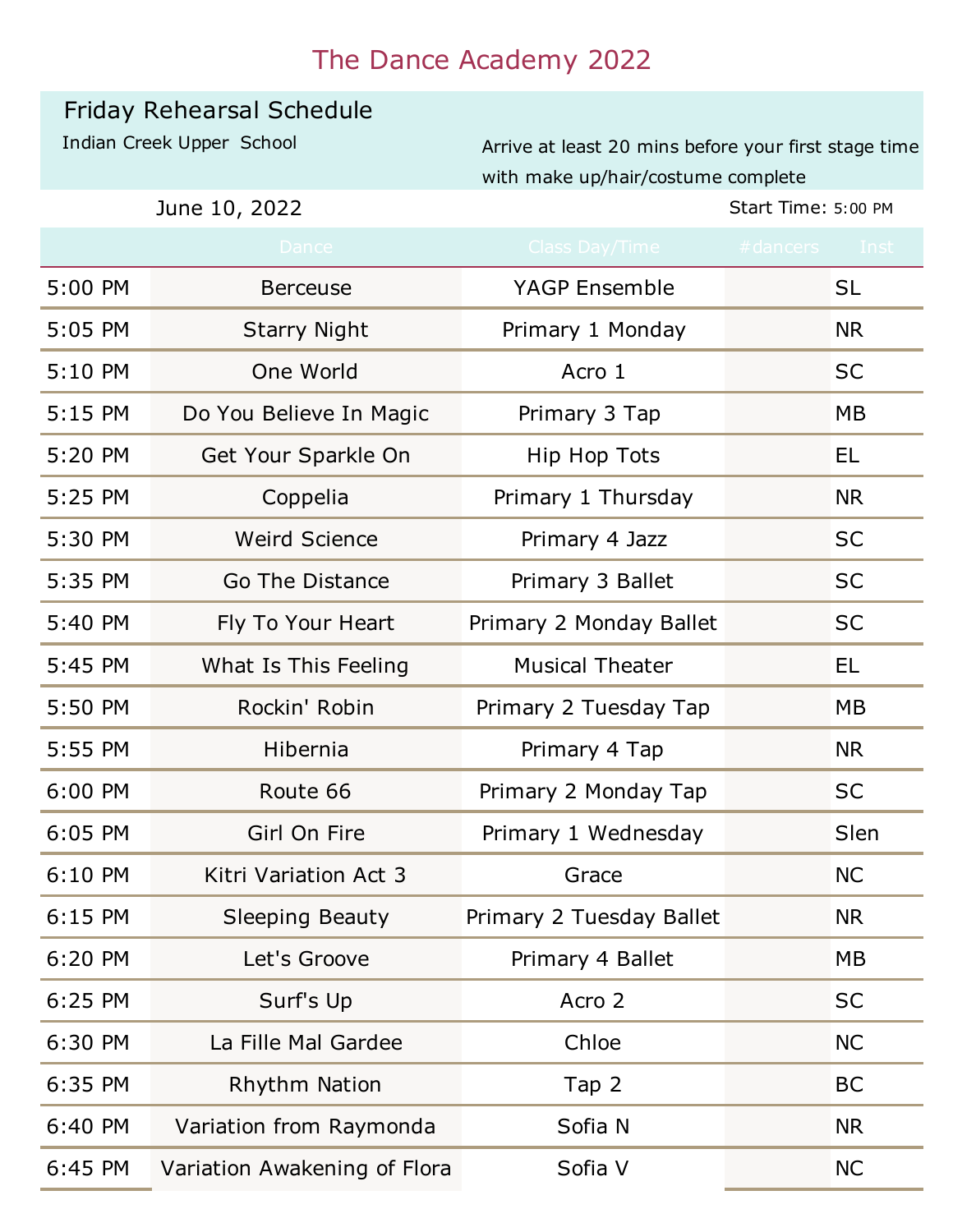|         | Dance                             | Class Day/Time | #dancers Inst |
|---------|-----------------------------------|----------------|---------------|
| 6:50 PM | Torn                              | Acro 4         | <b>SC</b>     |
| 6:55 PM | Raise Me Up                       | Lily G         | EM            |
| 7:00 PM | Ondine                            | Ballet 4       | <b>NC</b>     |
| 7:05 PM | Scream Out Loud                   | Jazz $2/3$     | AT            |
| 7:10 PM | Pas De Trois                      | Savannah       | <b>NR</b>     |
| 7:15 PM | Jump Shout Boogie                 | Tap 1          | <b>BC</b>     |
| 7:20 PM | Footloose                         | PreCo Jazz     | <b>CM</b>     |
| 7:25 PM | Kitri Variation Act 1             | Kassia         | <b>NR</b>     |
| 7:30 PM | Like That                         | Hip Hop 1      | <b>HS</b>     |
| 7:35 PM | <b>Fairy Doll</b>                 | Haylen         | <b>NC</b>     |
| 7:40 PM | <b>Grand Waltz</b>                | Pre-Co Ballet  | <b>NR</b>     |
| 7:45 PM | Annen Polka                       | Ballet 1       | <b>SL</b>     |
| 7:50 PM | <b>Holding Back</b>               | Celia          | <b>RS</b>     |
| 7:55 PM | La Fille Mal Gardee               | Cassidy        | <b>NC</b>     |
| 8:00 PM | <b>Great Balls of Fire</b>        | PreCo Tap      | <b>BC</b>     |
| 8:05 PM | Hungarian Dance                   | Character 2/3  | <b>NC</b>     |
| 8:10 PM | <b>Princess Florine Variation</b> | Mackenna       | <b>NC</b>     |
| 8:15 PM | Drawn Together                    | Jazz 4         | AT            |
| 8:20 PM | Variation from Chopiniana         | Maddy          | <b>NR</b>     |
| 8:25 PM | The Other Side                    | Jazz 1         | EM            |
| 8:30 PM | Work It                           | Hip Hop 2      | <b>HS</b>     |
| 8:35 PM | Gopak                             | Character 4    | <b>NC</b>     |
| 8:40 PM | Nimble Feet                       | Ballet 2/3     | <b>SL</b>     |
| 8:45 PM | Caught In A Dream                 | Contemporary 1 | CD            |
| 8:50 PM | Welcome to the Black Parade       | Acro 3         | <b>SC</b>     |
| 8:55 PM | Reform                            | Contemporary 4 | <b>RS</b>     |
| 9:00 PM | Variation from Paquita            | <b>Tenley</b>  | <b>NR</b>     |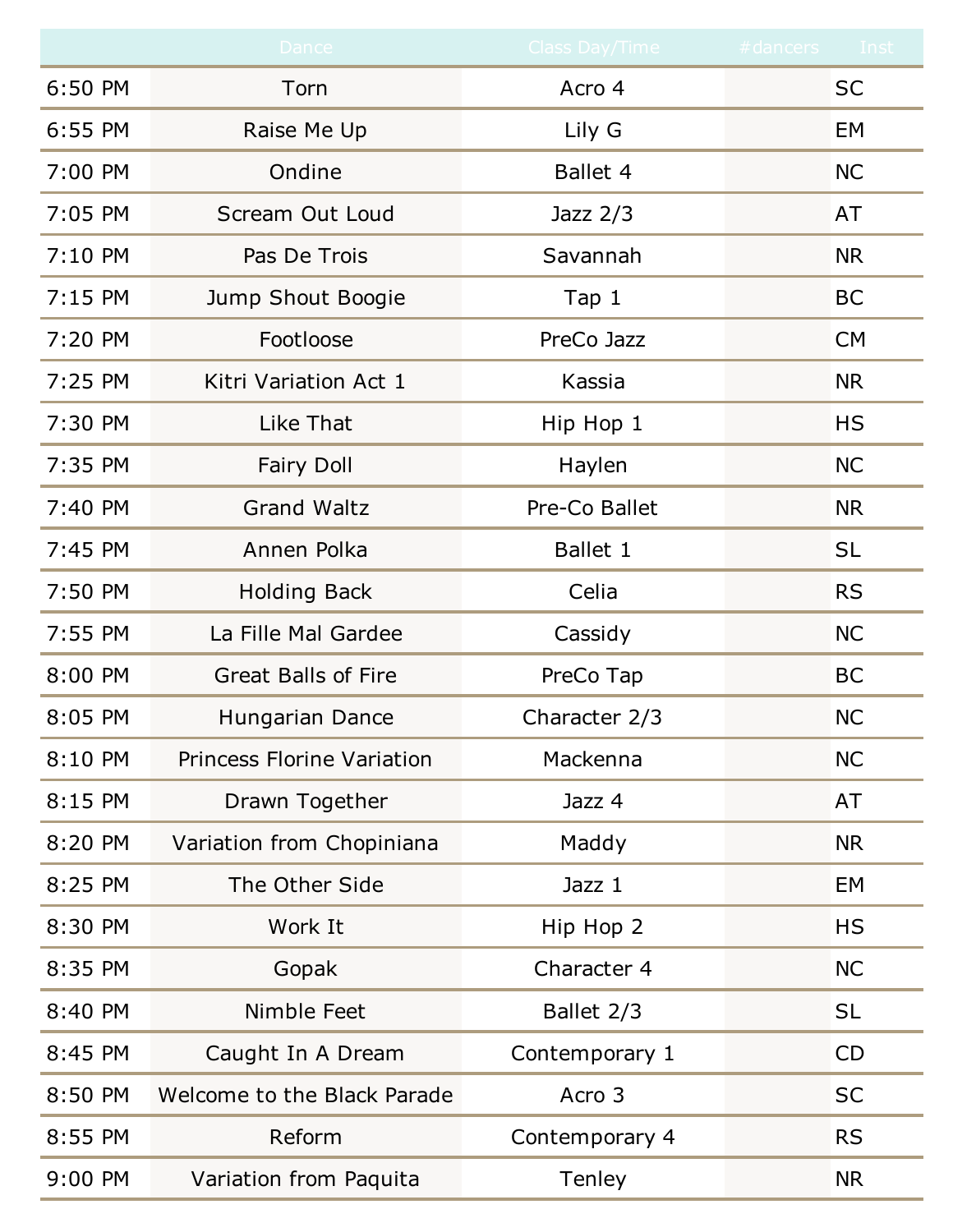|         | Dance          | ' Class Day/Time  , | #dancers Inst |
|---------|----------------|---------------------|---------------|
| 9:05 PM | The Departure  | Contemporary 2/3    | RS            |
| 9:30 PM | Out of Theater |                     |               |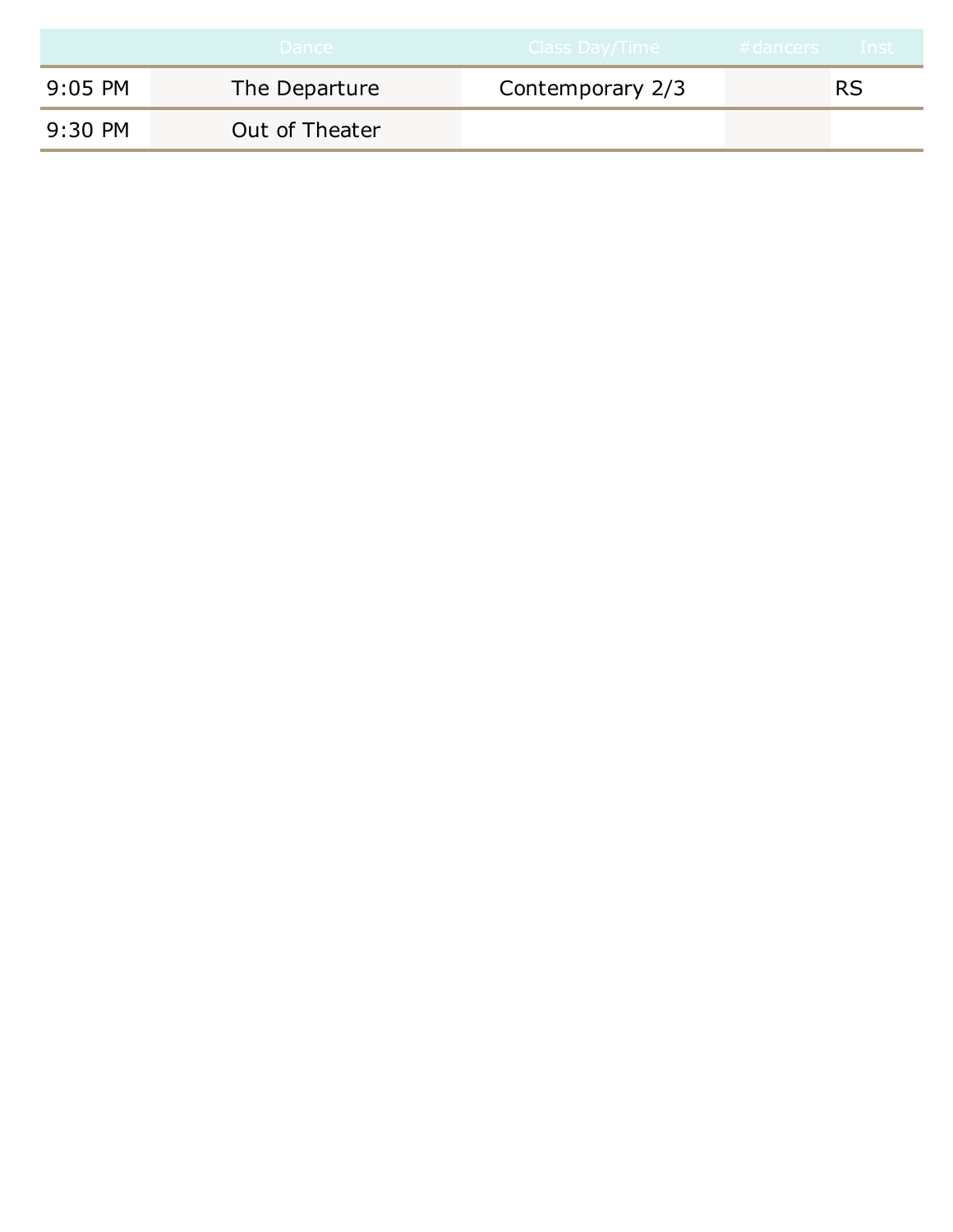## The Dance Academy 2022

## Saturday Recital Schedule

Indian Creek Upper School

| June 11, 2022 |                              | Call time Noon           | Start Time 1:00 PM |            |
|---------------|------------------------------|--------------------------|--------------------|------------|
| <b>Time</b>   | Dance                        | Class Day/Time           | #dancers           | Inst       |
| 1:00 PM       | <b>Berceuse</b>              | YAGP Ensemble            |                    | <b>SL</b>  |
| 1:03 PM       | One World                    | Acro 1                   |                    | <b>SC</b>  |
| 1:06 PM       | Kitri Variation Act 3        | Grace B                  |                    | <b>NC</b>  |
| 1:09 PM       | Girl On Fire                 | Primary 1 Wednesday      |                    | <b>SLN</b> |
| $1:12$ PM     | Do You Believe In Magic      | Primary 3 Tap            |                    | <b>MB</b>  |
| $1:15$ PM     | <b>Weird Science</b>         | Primary 4 Jazz           |                    | <b>SC</b>  |
| $1:18$ PM     | Fly To Your Heart            | Primary 2 Monday Ballet  |                    | <b>NR</b>  |
| 1:21 PM       | La Fille Mal Gardee          | Chloe                    |                    | <b>NC</b>  |
| 1:24 PM       | Rockin' Robin                | Primary 2 Tuesday Tap    |                    | MB         |
| 1:27 PM       | What Is This Feeling         | <b>Musical Theater</b>   |                    | EL.        |
| 1:30 PM       | Variation Awakening of Flora | Sofia V                  |                    | <b>NC</b>  |
| 1:33 PM       | Coppelia                     | Primary 1 Thursday       |                    | <b>NR</b>  |
| 1:36 PM       | Go The Distance              | Primary 3 Ballet         |                    | <b>SC</b>  |
| 1:39 PM       | Raise Me Up                  | Lily G                   |                    | EM         |
| 1:42 PM       | Let's Groove                 | Primary 4 Tap            |                    | <b>MB</b>  |
| 1:45 PM       | Route 66                     | Primary 2 Monday Tap     |                    | <b>SC</b>  |
| 1:48 PM       | Welcome to the Black Parade  | Acro 3                   |                    | <b>SC</b>  |
| 1:51 PM       | Kitri Variation Act 1        | Kassia                   |                    | <b>NR</b>  |
| $1:54$ PM     | <b>Starry Night</b>          | Primary 1 Monday         |                    | <b>NR</b>  |
| $1:57$ PM     | <b>Sleeping Beauty</b>       | Primary 2 Tuesday Ballet |                    | <b>NR</b>  |
| 2:00 PM       | Hibernia                     | Primary 4 Ballet         |                    | <b>NR</b>  |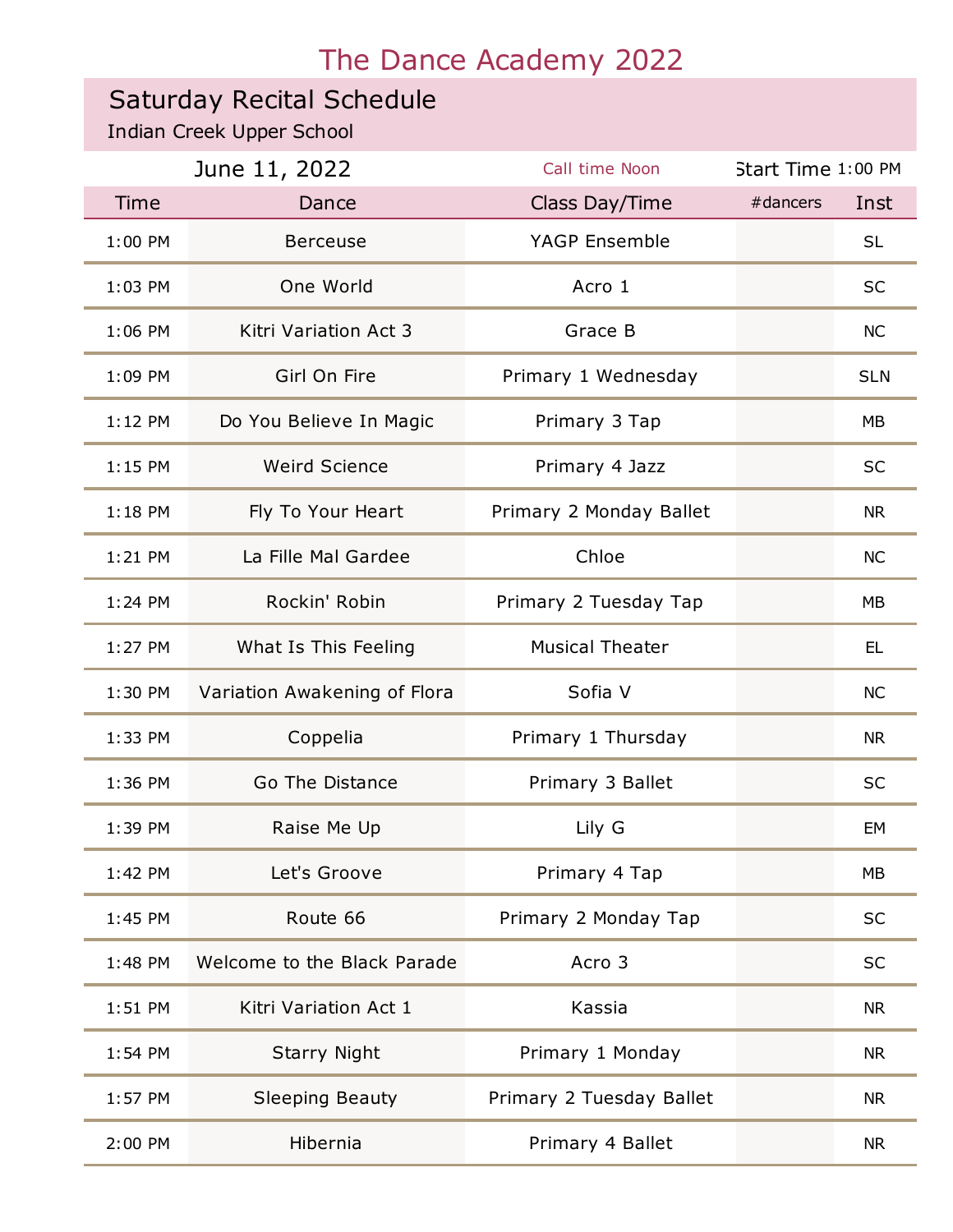| <b>Time</b> | Dance                      | Class Day/Time   | #dancers | Inst      |
|-------------|----------------------------|------------------|----------|-----------|
| 2:03 PM     | Variation from Raymonda    | Sofia N          |          | <b>NR</b> |
| 2:06 PM     | Surf's Up                  | Acro 2           |          | <b>SC</b> |
| 2:09 PM     | Get Your Sparkle On        | Hip Hop Tots     |          | EL.       |
|             | Intermission 45 mins       | Call Time 2:00   |          |           |
| 3:00 PM     | Drawn Together             | Jazz 4           |          | AT        |
| 3:03 PM     | Nimble Feet                | Ballet 2/3       |          | <b>SL</b> |
| 3:06 PM     | Jump Shout Boogie          | Tap 1            |          | BC        |
| 3:09 PM     | Footloose                  | PreCo Jazz       |          | <b>CM</b> |
| 3:12 PM     | Pas De Trois               | Savannah         |          | <b>NR</b> |
| 3:15 PM     | Like That                  | Hip Hop 1        |          | <b>HS</b> |
| 3:18 PM     | The Departure              | Contemporary 2/3 |          | <b>RS</b> |
| 3:21 PM     | Annen Polka                | <b>Ballet 1</b>  |          | <b>SL</b> |
| 3:24 PM     | Gopak                      | Character 4      |          | <b>NC</b> |
| 3:27 PM     | <b>Holding Back</b>        | Celia            |          | <b>RS</b> |
| 3:30 PM     | Rhythm Nation              | Tap 2            |          | <b>BC</b> |
| 3:33 PM     | Variation from Paquita     | Tenley           |          | <b>NR</b> |
| 3:36 PM     | Work It                    | Hip Hop 2        |          | <b>HS</b> |
| 3:39 PM     | Princess Florine Variation | Mackenna         |          | <b>NC</b> |
| 3:42 PM     | Hungarian Dance            | Character 2/3    |          | <b>NC</b> |
| 3:45 PM     | La Fille Mal Gardee        | Cassidy          |          | <b>NC</b> |
| 3:48 PM     | The Other Side             | Jazz 1           |          | EM        |
| 3:51 PM     | <b>Great Balls of Fire</b> | PreCo Tap        |          | BC        |
| 3:54 PM     | Prelude from Chopiniana    | Maddy            |          | <b>NR</b> |
| 3:57 PM     | Ondine                     | Ballet 4         |          | <b>NC</b> |
| 4:00 PM     | Scream Out Loud            | Jazz $2/3$       |          | AT        |